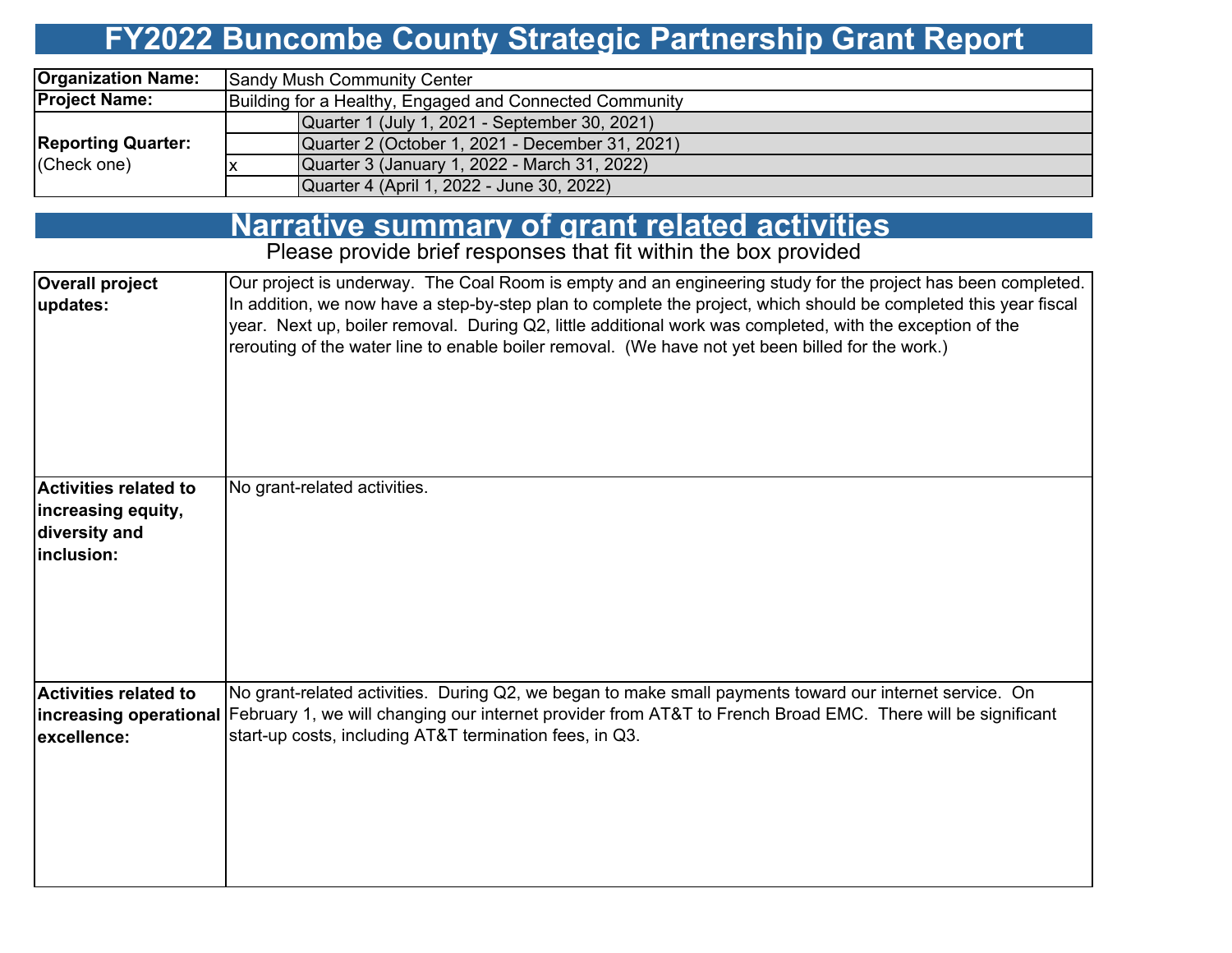## **FY2022 Buncombe County Strategic Partnership Grant Report**

| <b>Organization Name:</b> | <b>Sandy Mush Community Center</b>                      |  |  |  |  |  |  |
|---------------------------|---------------------------------------------------------|--|--|--|--|--|--|
| <b>Project Name:</b>      | Building for a Healthy, Engaged and Connected Community |  |  |  |  |  |  |
|                           | Quarter 1 (July 1, 2021 - September 30, 2021)           |  |  |  |  |  |  |
| <b>Reporting Quarter:</b> | Quarter 2 (October 1, 2021 - December 31, 2021)         |  |  |  |  |  |  |
| (Check one)               | Quarter 3 (January 1, 2022 - March 31, 2022)            |  |  |  |  |  |  |
|                           | Quarter 4 (April 1, 2022 - June 30, 2022)               |  |  |  |  |  |  |

### **Progress toward annual goals**

|                                               | Please only include new data for the specific quarter |                  |                  |                  |                  |                 |
|-----------------------------------------------|-------------------------------------------------------|------------------|------------------|------------------|------------------|-----------------|
| <b>Measure</b>                                | <b>Annual Goal</b>                                    | <b>Quarter 1</b> | <b>Quarter 2</b> | <b>Quarter 3</b> | <b>Quarter 4</b> | <b>Progress</b> |
| Number of community families participating in |                                                       |                  |                  |                  |                  |                 |
| programming offered by the center             | 800                                                   | 180              | 293              | 278              |                  | 751             |
| Number of groups utilizing the Community      |                                                       |                  |                  |                  |                  |                 |
| Room each month                               |                                                       |                  |                  |                  |                  |                 |
| Number of community members utilizing         |                                                       |                  |                  |                  |                  |                 |
| Internet access                               | 1600                                                  | 682              | 555              | 555              |                  | 1792            |
|                                               |                                                       |                  |                  |                  |                  |                 |
|                                               |                                                       |                  |                  |                  |                  | $\Omega$        |
|                                               |                                                       |                  |                  |                  |                  |                 |
|                                               |                                                       |                  |                  |                  |                  |                 |

#### **Comments:**

The numbers for line 14 require some explanation. For Q1 a monthly average was reported, while for Q2 a quarterly total is reported. During Q1 the Food Pantry--the source of the numbers--had two distributions per month, whereas in Q2 the Food Pantry had one distribution per month. In retrospect, Q1 reporting should have used the quarterly total, i.e., 540. The numbers for line 16 reflect monthly averages for each quarter.//Our shift of Internet providers from AT&T to Epsilon-Inc. in February has resulted in a loss of data about the number of community users (Line 16). The Quarter 2 amount has been entered in Quarter 3 as a result. We are working with our new Internet provider to develop a user measure for Q4.